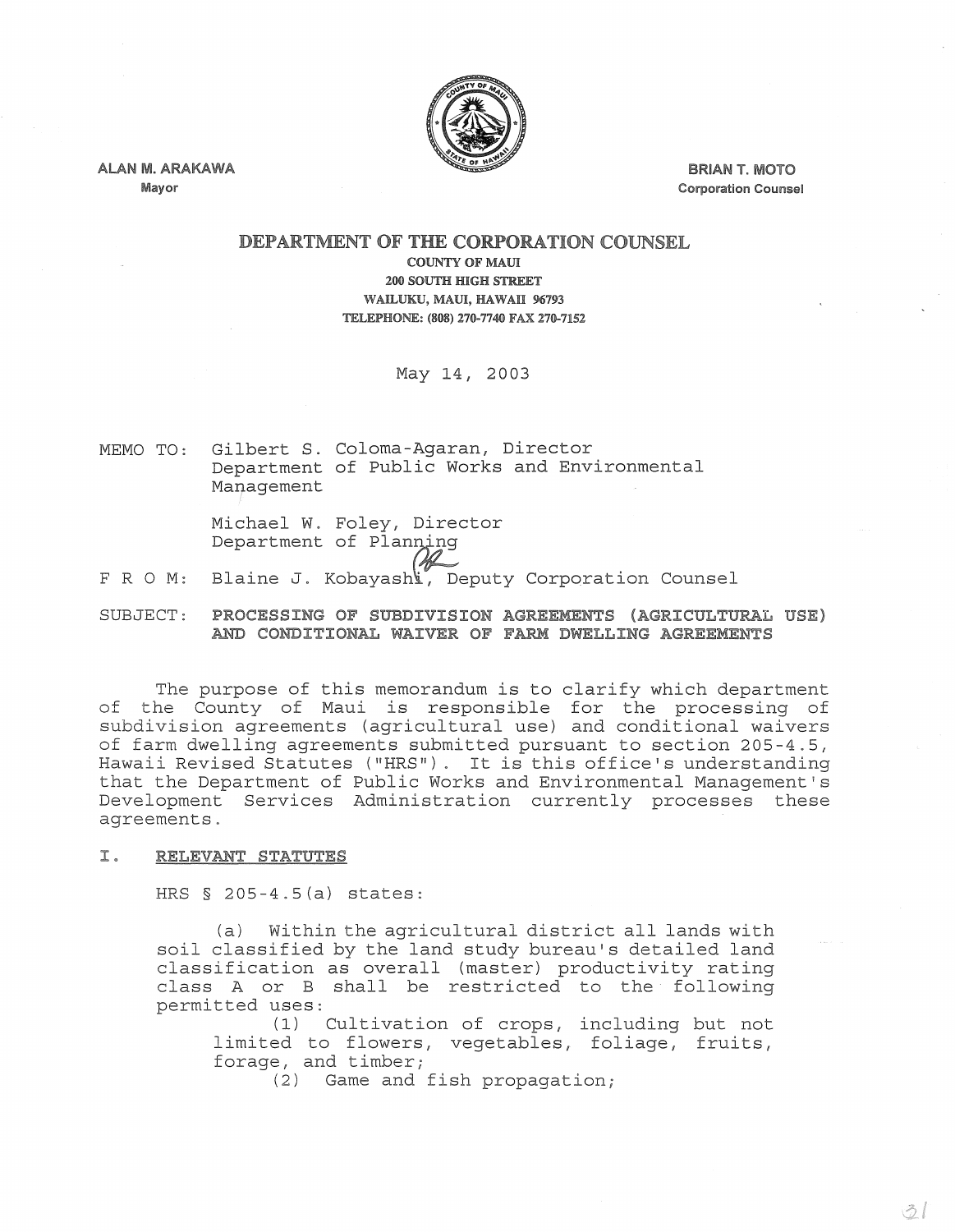> (3) Raising of livestock, including but not limited to poultry, bees, fish, or other animal or aquatic life that are propagated for economic or personal use;<br>(4) Far

> Farm dwellings, employee housing, farm buildings, or activity or uses related to farming and animal husbandry;

> . Farm dwelling as used in this paragraph means a single-family dwelling located on and used in connection with a farm, including clusters of single-family farm dwellings permitted within agricultural parks developed by the State, or where agricultural activity provides income to the family occupying the dwelling;

> (5) Public institutions and buildings which are necessary for agricultural practices;

> <sup>I</sup>(6) Public and private open area types of recreational uses including day camps, picnic grounds, parks, and riding stables, but not including dragstrips, airports, drive-in theaters, golf course, golf driving ranges, country clubs, and overnight camps;

> (7) Public, private, and quasi-public utility lines and roadways, transformer stations, communications equipment buildings, solid waste transfer stations, major water storage tanks, and appurtenant small buildings such as booster pumping stations, but not including offices or yards for equipment, material, vehicle storage, repair or maintenance, or treatment plants, or corporation yards, or other like structures.

> (8) Retention, restoration, rehabilitation, or improvement of buildings or sites of historic or scenic interest;<br>(9) Roadsi

> Roadside stands for the sale of agricultural products grown on the premises;

> (10) Buildings and uses, including but not<br>limited to mills, storage, and processing storage, and processing facilities, maintenance facilities, and vehicle and<br>equipment storaqe areas that are normally equipment storage areas that considered directly accessory to the abovementioned uses and are permitted under section 205-2(d);

> > (11) Agricultural parks; or

(12) Wind energy facilities, including the appurtenances associated with the production and transmission of wind generated energy; provided that such facilities and appurtenances are that such facilities and appurtenances are<br>compatible with agriculture uses and cause minimal adverse impact on agricultural land.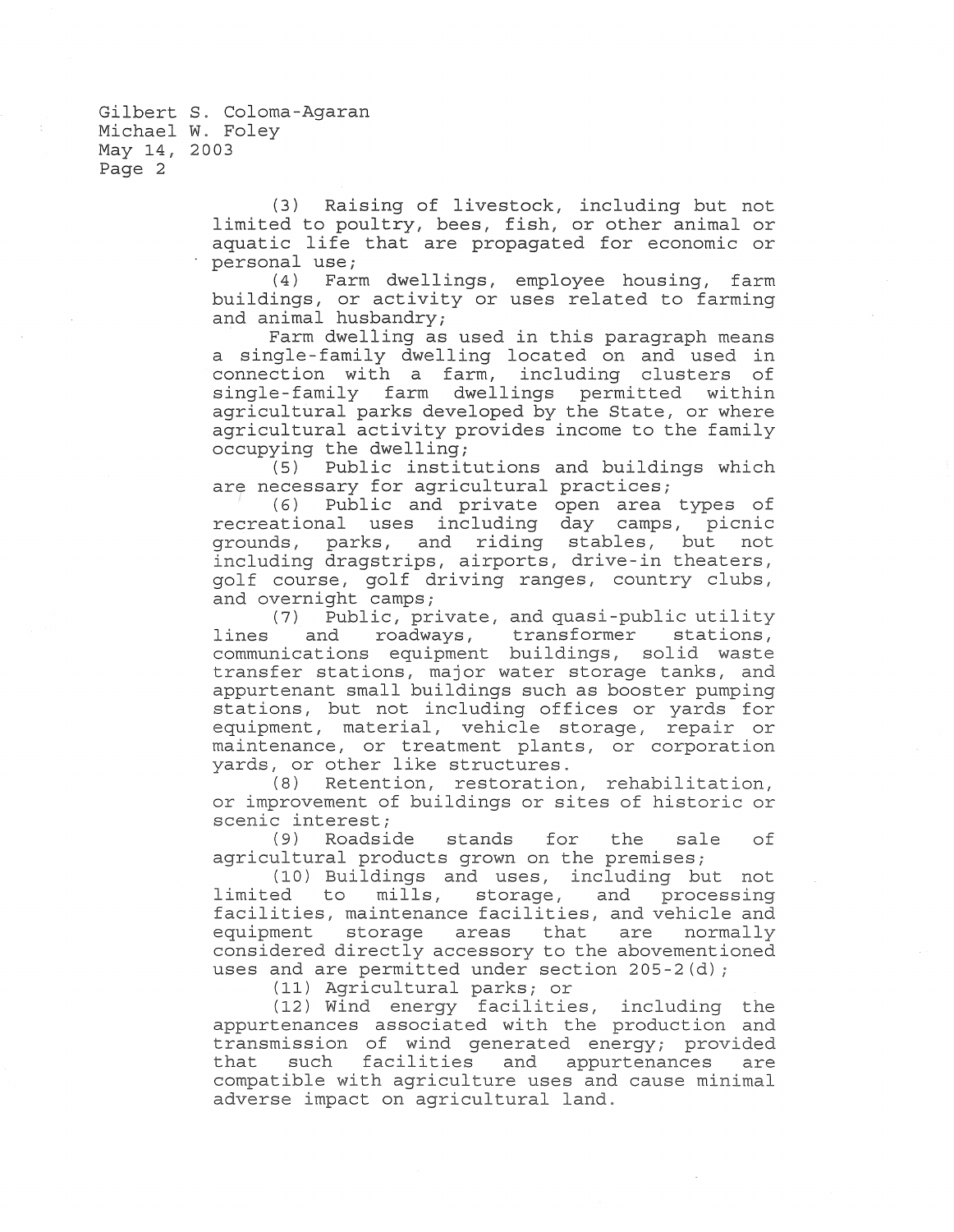HRS § 20S-4.S(b) states, in pertinent part:

Uses not expressly permitted in subsection (a) shall be prohibited. . . . Any other law to the contrary notwithstanding, no subdivision of land within the agricultural district with soil classified by the land study bureau's detailed land classification as overall (master) productivity rating class A or B shall be approved by a county unless the said A and B lands within the subdivision **shall be made subject to the restriction on uses as prescribed in this section and to the condition that the uses shall be primarily in pursuit of an agricultural activity.l** 

Any deed, lease, agreement of sale, mortgage, or other instrument of conveyance covering any land within the agricultural subdivision **shall expressly contain the restriction on uses and the condition as prescribed in this section which restriction and condition shall be encumbrances running with the land** until such time that the land is reclassified to a land use district other than agricultural district.

(Emphasis added) .

HRS § 20S-4.S(b), however, requires a conditional waiver of the encumbrance requirement when it jeopardizes the owner or lessee from obtaining mortgage financing. HRS § 20S-4.S(b) states, in relevant part:

If the foregoing requirement of encumbrances running with the land jeopardizes the owner or lessee from obtaining mortgage financing from any of the mortgage lending agencies set forth hereinbelow, and said requirement is the sole reason for failure to obtain mortgage financing, then **such requirement of encumbrances shall,** insofar as such mortgage financing is so jeopardized, be **conditionally waived by the appropriate county enforcement officer;** provided that such

 $1$ The restriction on uses referenced in the statute is the Department of Public Works and Environmental Management's subdivision agreement (agricultural uses). This agreement is a standard form document processed by the department and is required<br>for all subdivisions within the agricultural district. The for all subdivisions within the agricultural district. applicant is required to execute and record the agreement with the Bureau of Conveyances for the State of Hawaii prior to the department granting final subdivision approval.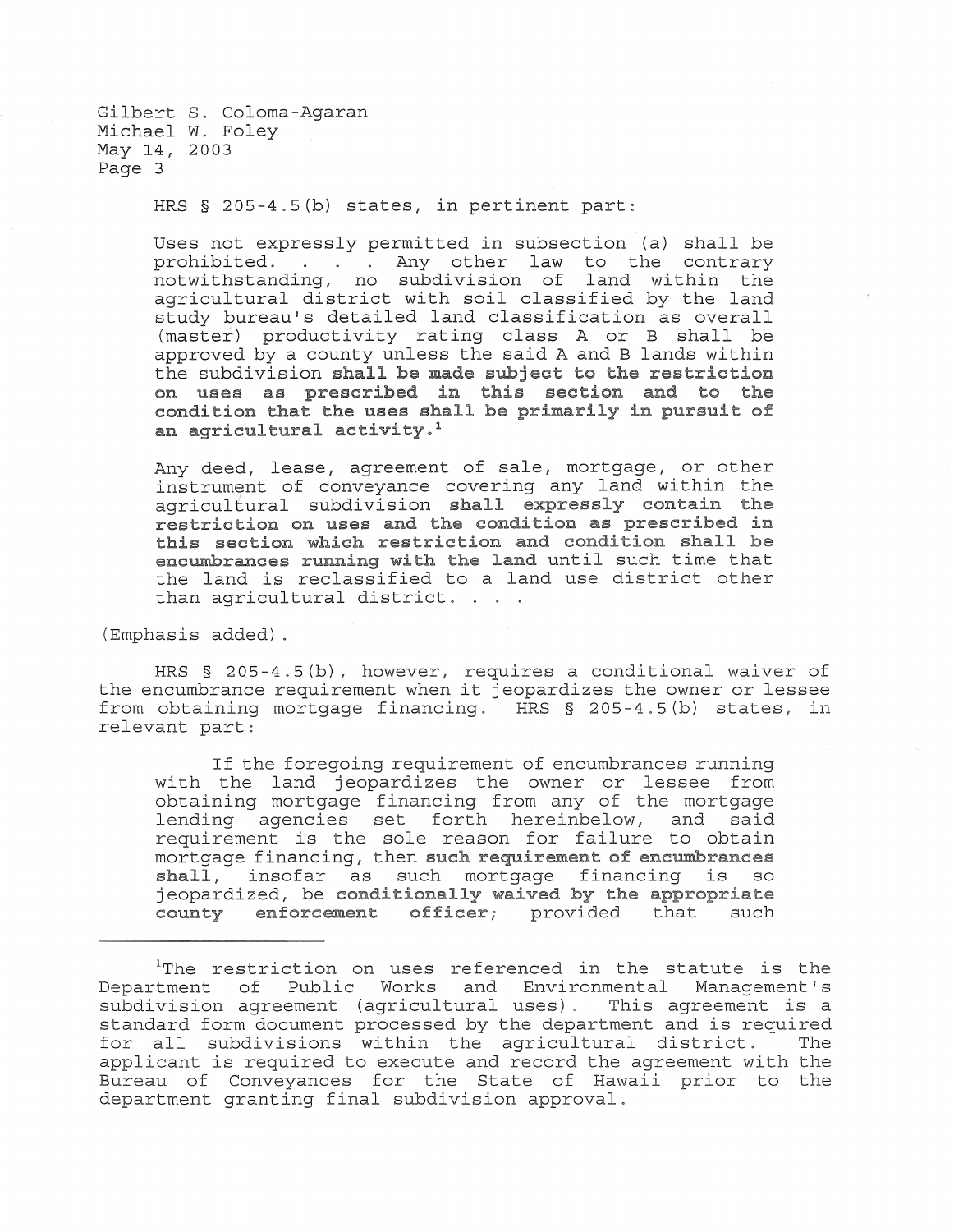> conditional waiver shall thereafter become effective only in the event that the property is subjected to foreclosure proceedings by the mortgage lender.

(Emphasis added). $^{2}$ 

Although "appropriate county enforcement officer" is not defined in the statute, HRS § 205-12 states that:

The appropriate officer or agency **charged with the administration of county zoning laws shall enforce** within each county . . . the condition relating to agricultural districts under section 205-4.5 . . . .

(Emphasis added).

## **II. THE REVisED CHARTER OF THE COUNTY OF MAUl (1983)**

## A. **Pre-1996 Charter**

Prior to the adoption of the 1996 Charter amendments, Section 8-5.3 of the Revised Charter of the County of Maui (1983) ("Charter") provided that:

The director of public works and waste management shall:

1. Administer the building and housing codes, subdivision and **zoning ordinances and rules** adopted thereunder . . .

(Emphasis added). $3$ 

## **B. 1996 Amendment**

In 1996, however, the responsibility of administering zoning ordinances was transferred from the director of public works and

 $3$ In 2002, the department of public works and waste management was renamed the department of public works and environmental man Islamse also depertements of pastle worlds and chartermental

 $2$ The conditional waiver referenced in the statute is the Department of Public Works and Environmental Management's' conditional waiver of farm dwelling agreement. This agreement is a standard form document processed by the department. The applicant is required to execute and record the agreement with the Bureau of Conveyances for the State of Hawaii.